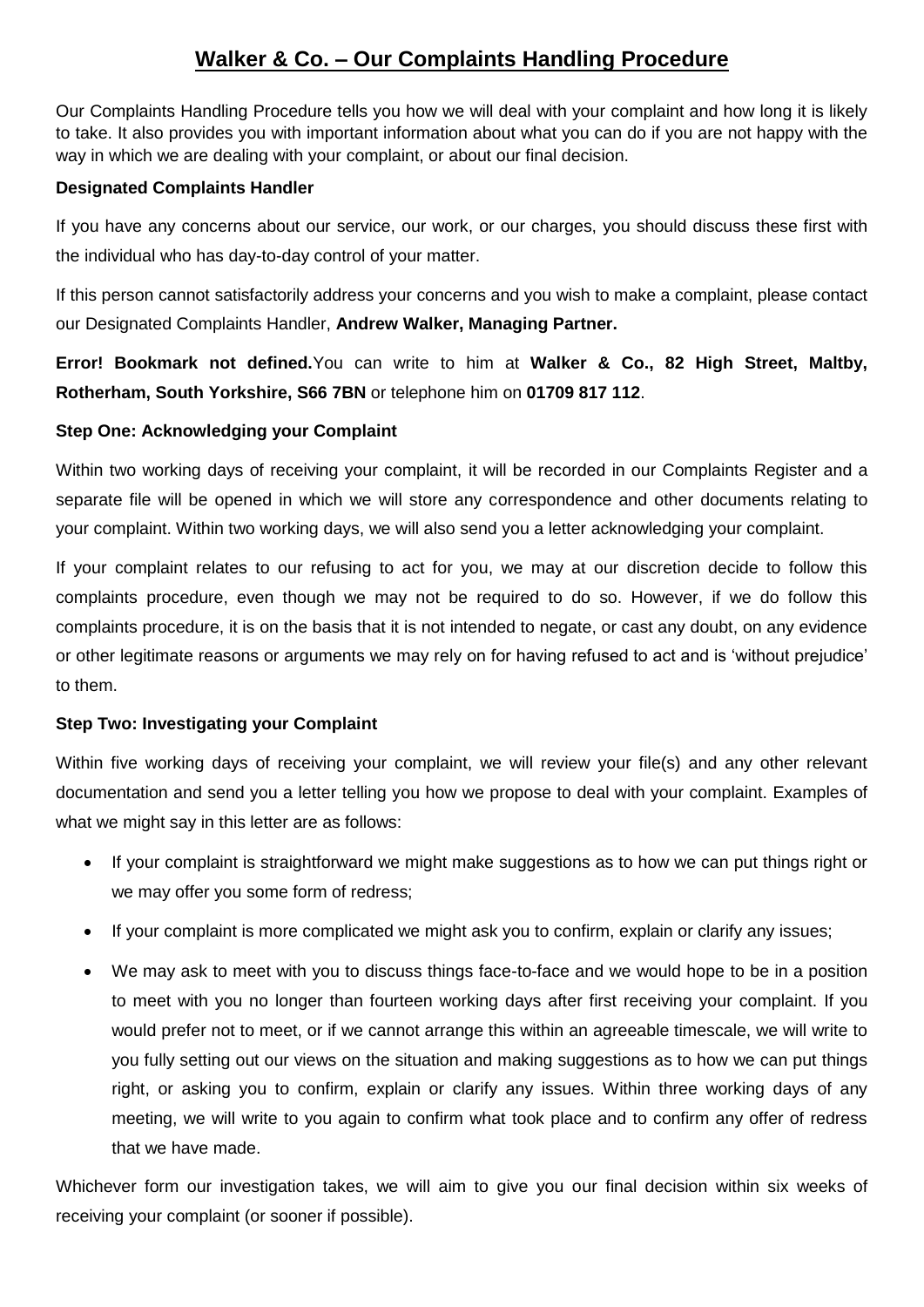# **Walker & Co. – Our Complaints Handling Procedure**

### **Step Three: Appealing against our Final Decision**

If you are not satisfied with our final decision, please let us know and we will review our decision again. We will let you know the result of any review within five working days of receiving your appeal and will then confirm your options in writing. If you remain dissatisfied, you can then contact the Legal Ombudsman about your complaint. We will also advise you whether we are prepared to engage in alternative methods of mediation.

#### **Step Four: The Legal Ombudsman**

You may refer your complaint to the Legal Ombudsman provided you do so within six months of the end of this Complaints Handling Procedure.

In addition, there are also time limits that apply to the date you first became aware or should have become aware of the problem causing your complaint. The relevant time limits are set out in the version of the Legal Ombudsman's Scheme Rules in force from time to time (which can be accessed at: [http://www.legalombudsman.org.uk/downloads/documents/publications/Scheme-Rules.pdf\)](http://www.legalombudsman.org.uk/downloads/documents/publications/Scheme-Rules.pdf) or by contacting the Legal Ombudsman using the contact details provided below) and may only be extended by the Legal Ombudsman in exceptional circumstances. Currently, the Scheme Rules state that you must refer the complaint to the Legal Ombudsman no later than:

- six years from the act/omission; or

- three years from when you should reasonably have known there was cause for complaint

Ordinarily, you cannot use the Legal Ombudsman unless you have first attempted to resolve your complaint using our Complaints Handling Procedure, but you will be able to contact the Legal Ombudsman if:

- The complaint has not been resolved to your satisfaction within eight weeks of first making the complaint to us; or
- The Legal Ombudsman decides that there are exceptional reasons why the Legal Ombudsman should consider your complaint sooner, or without you having to use our internal Complaints Handling Procedure first; or
- The Legal Ombudsman considers that your complaint cannot be resolved using our internal Complaints Handling Procedure because the relationship between you and us has broken down irretrievably.

If you wish to make a complaint to the Legal Ombudsman you must be one of the following:

- An individual;
- A micro-enterprise as defined in European Recommendation 2003/361/EC of 6 May 2003 (broadly, an enterprise with fewer than 10 staff and a turnover or balance sheet value not exceeding  $\epsilon_2$ million);
- A charity with an annual income less than £1 million;